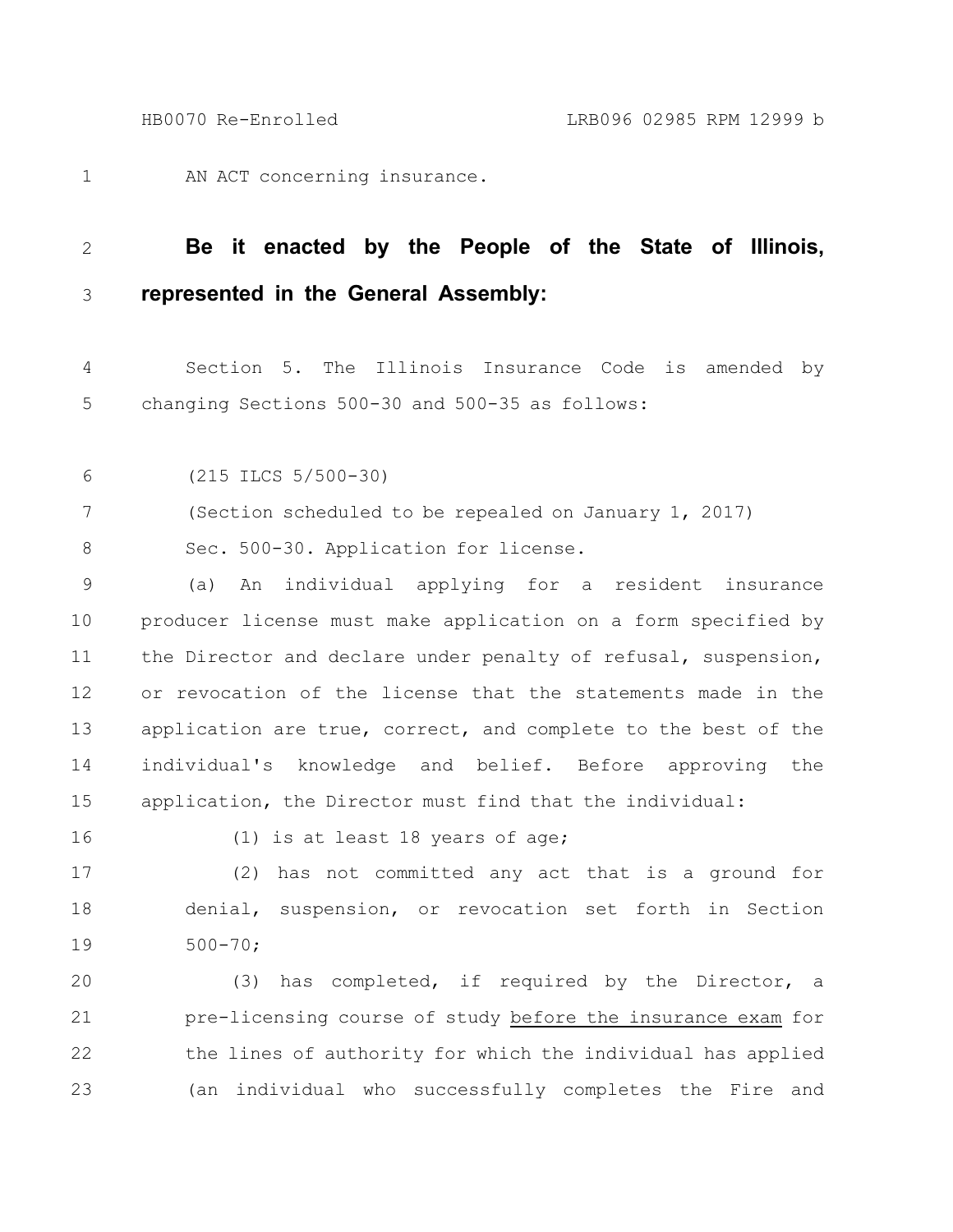HB0070 Re-Enrolled - 2 - LRB096 02985 RPM 12999 b

- Casualty pre-licensing courses also meets the requirements for Personal Lines-Property and Casualty); 1 2
- 3

4

5

(4) has paid the fees set forth in Section 500-135; and (5) has successfully passed the examinations for the lines of authority for which the person has applied.

(b) A pre-licensing course of study for each class of insurance for which an insurance producer license is requested must be established in accordance with rules prescribed by the Director and must consist of the following minimum hours: 6 7 8 9

Class of Insurance Number of Hours Life (Class 1 (a))  $20 \frac{15.0}{15.0}$ Accident and Health (Class  $1(b)$  or  $2(a)$ ) 20  $15.0$ Fire (Class 3)  $20 \frac{15.0}{15.0}$  $\alpha$  Casualty (Class 2)  $\alpha$  20 15.0 Personal Lines-Property Casualty 20 15.0 Motor Vehicle (Class 2(b) or 3(e)) 12.5  $7.5$ 10 11 12 13 14 15 16 17

7.5 hours of each pre-licensing course must be completed in a classroom setting, except Motor Vehicle, which would require 5 hours in a classroom setting. 18 19 20

(c) A business entity acting as an insurance producer must obtain an insurance producer license. Application must be made using the Uniform Business Entity Application. Before approving the application, the Director must find that: 21 22 23 24

(1) the business entity has paid the fees set forth in Section 500-135; and 25 26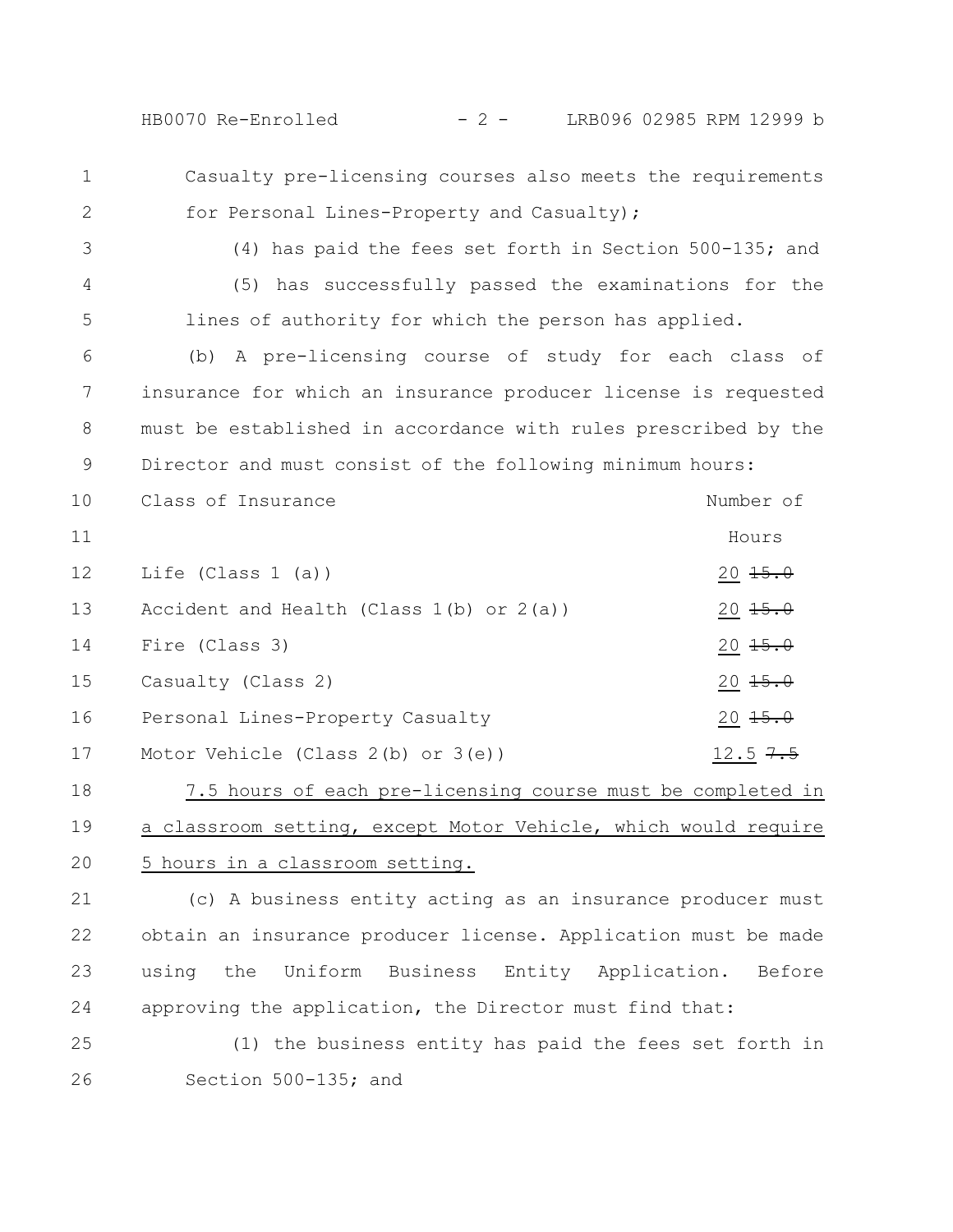- 3 -HB0070 Re-Enrolled LRB096 02985 RPM 12999 b

(2) the business entity has designated a licensed producer responsible for the business entity's compliance with the insurance laws and rules of this State. 1 2 3

(d) The Director may require any documents reasonably necessary to verify the information contained in an application. 4 5 6

(Source: P.A. 92-386, eff. 1-1-02.) 7

(215 ILCS 5/500-35) 8

(Section scheduled to be repealed on January 1, 2017) 9

Sec. 500-35. License. 10

(a) Unless denied a license pursuant to Section 500-70, persons who have met the requirements of Sections 500-25 and 500-30 shall be issued a 2-year insurance producer license. An insurance producer may receive qualification for a license in one or more of the following lines of authority: 11 12 13 14 15

(1) Life: insurance coverage on human lives including benefits of endowment and annuities, and may include benefits in the event of death or dismemberment by accident and benefits for disability income. 16 17 18 19

(2) Variable life and variable annuity products: insurance coverage provided under variable life insurance contracts and variable annuities. 20 21 22

(3) Accident and health or sickness: insurance coverage for sickness, bodily injury, or accidental death and may include benefits for disability income. 23 24 25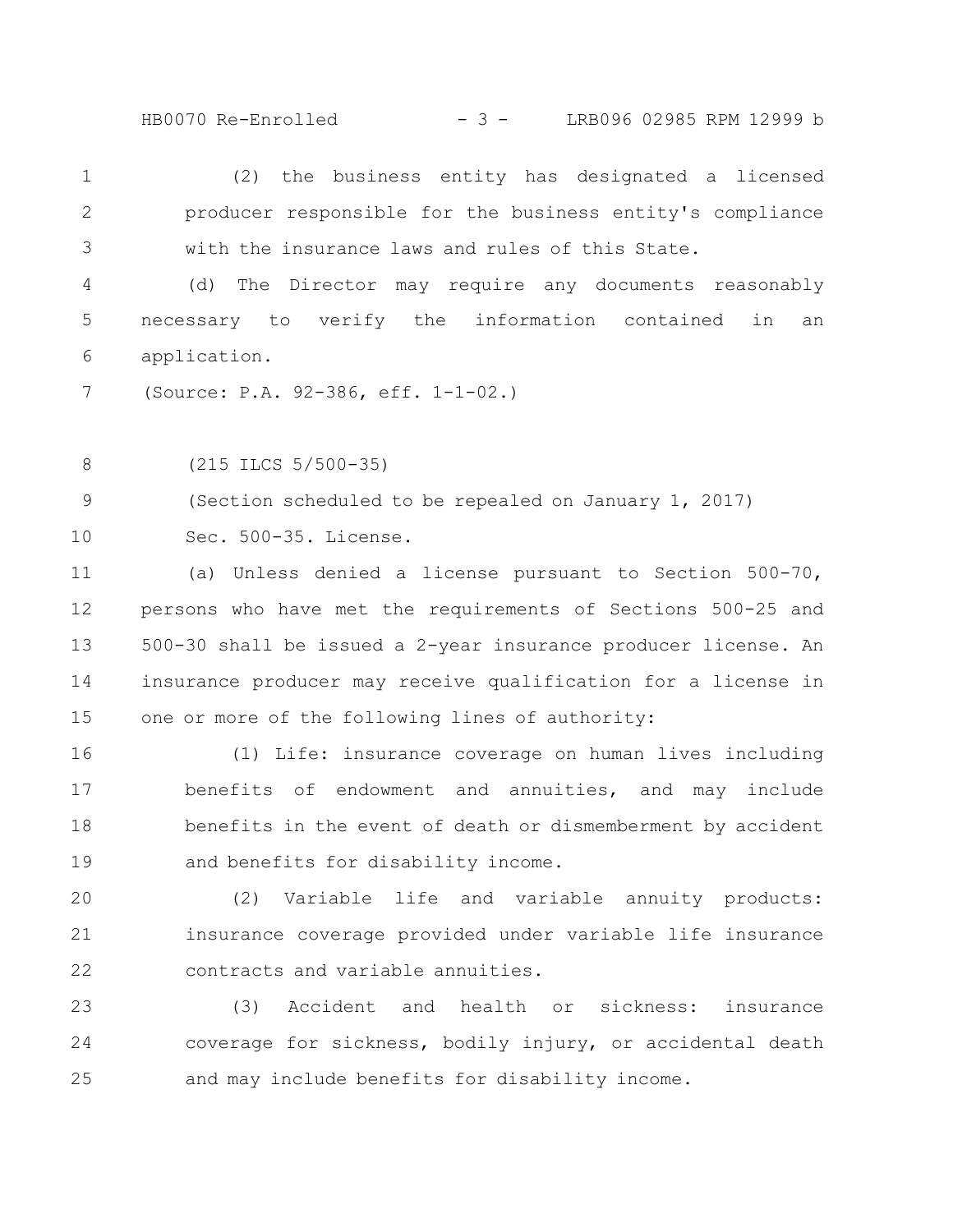HB0070 Re-Enrolled - 4 - LRB096 02985 RPM 12999 b

1 2

(4) Property: insurance coverage for the direct or consequential loss or damage to property of every kind.

(5) Casualty: insurance coverage against legal liability, including that for death, injury, or disability or damage to real or personal property. 3 4 5

(6) Personal lines: property and casualty insurance coverage sold to individuals and families for primarily noncommercial purposes. 6 7 8

(7) Any other line of insurance permitted under State laws or rules. 9 10

(b) An insurance producer license shall remain in effect unless revoked or suspended as long as the fee set forth in Section 500-135 is paid and education requirements for resident individual producers are met by the due date. 11 12 13 14

(1) Before each license renewal, an insurance producer must satisfactorily complete at least 24 30 hours of course study in accordance with rules prescribed by the Director. Three of the 24 hours of course study must consist of classroom ethics instruction. The Director may not approve a course of study unless the course provides for classroom, seminar, or self-study instruction methods. A course given in a combination instruction method of classroom or seminar and self-study shall be deemed to be a self-study course unless the classroom or seminar certified hours meets or exceeds two-thirds of total hours certified for the course. The self-study material used in the combination course must 15 16 17 18 19 20 21 22 23 24 25 26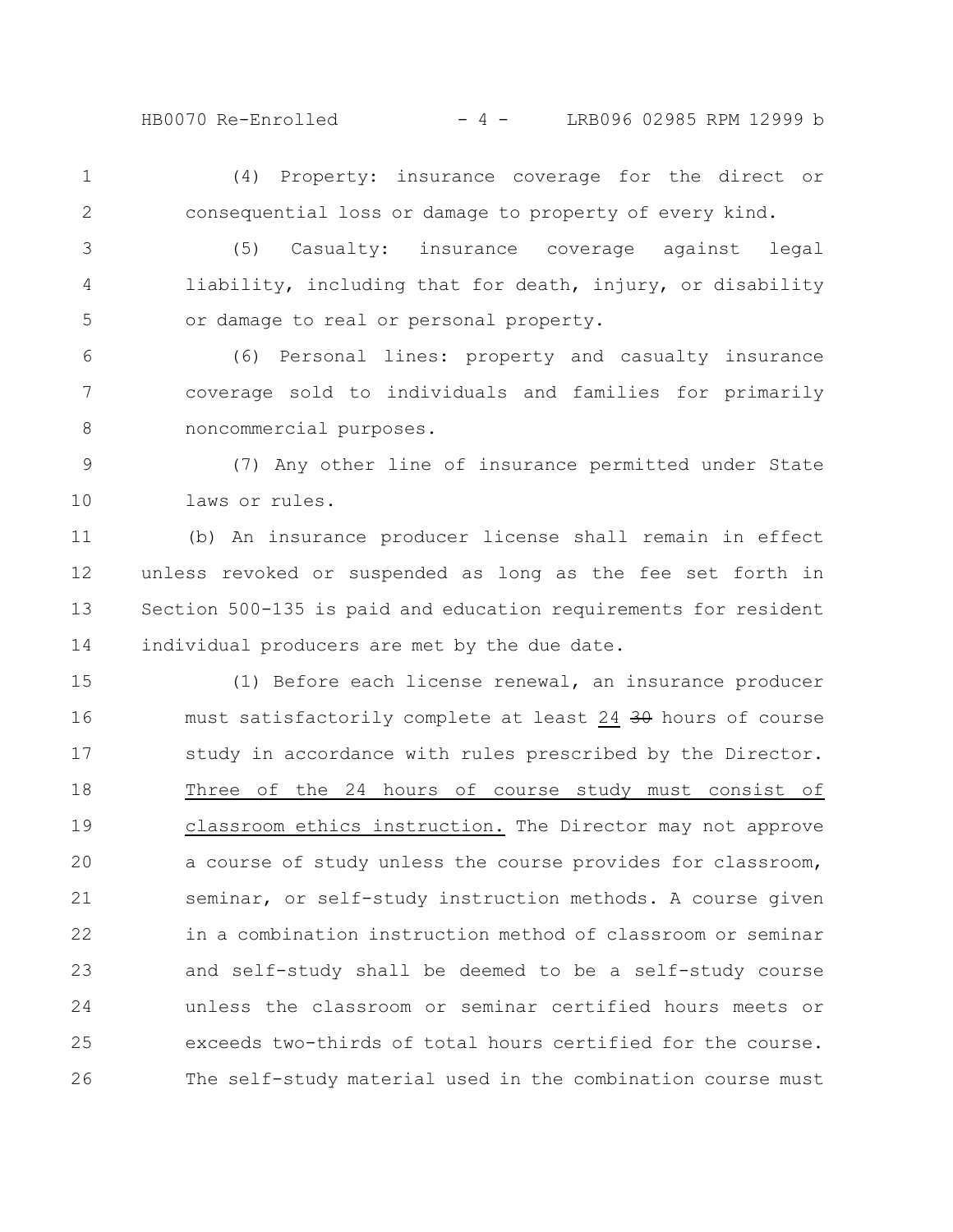- 5 -HB0070 Re-Enrolled LRB096 02985 RPM 12999 b

be directly related to and complement the classroom portion of the course in order to be considered for credit. An instruction method other than classroom or seminar shall be considered as self-study methodology. Self-study credit hours require the successful completion of an examination covering the self-study material. The examination may not be self-evaluated. However, if the self-study material is completed through the use of an approved computerized interactive format whereby the computer validates the successful completion of the self-study material, no additional examination is required. The self-study credit hours contained in a certified course shall be considered classroom hours when at least two-thirds of the hours are given as classroom or seminar instruction. 1 2 3 4 5 6 7 8 9 10 11 12 13 14

(2) An insurance producer license automatically terminates when an insurance producer fails to successfully meet the requirements of item (1) of subsection (b) of this Section. The producer must complete the course in advance of the renewal date to allow the education provider time to report the credit to the Department. 15 16 17 18 19 20 21

(c) A provider of a pre-licensing or continuing education course required by Section 500-30 and this Section must pay a registration fee and a course certification fee for each course being certified as provided by Section 500-135. 22 23 24 25

(d) An individual insurance producer who allows his or her 26